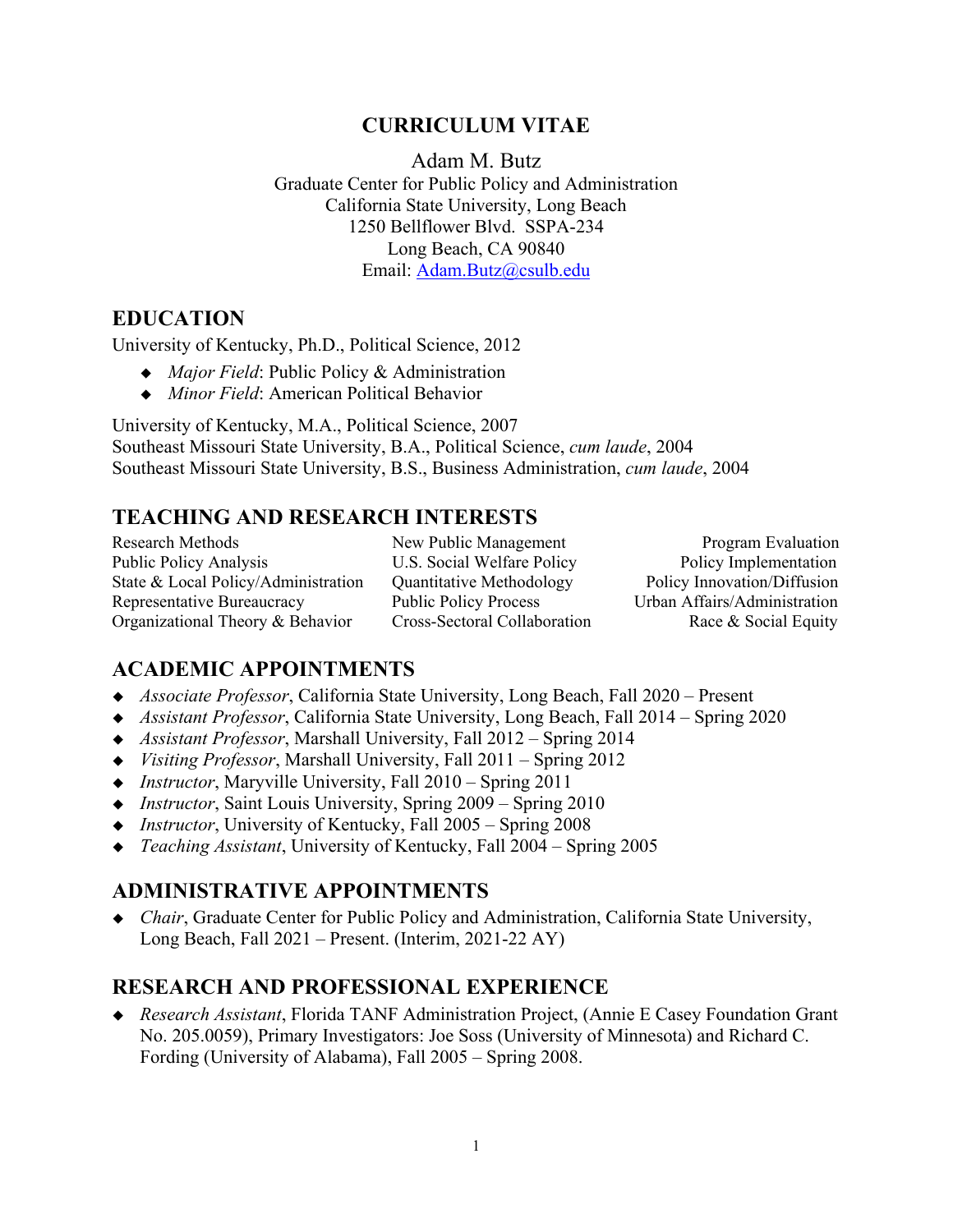- *Researcher*, Incarnate Word Foundation (St. Louis, MO), Primary Investigator: "TANF Clients in St. Louis City: Consequences of Welfare Work Requirements and Sanctions on Familial Well-Being and Economic Security", Fall 2008 – Fall 2009.
- *Researcher*, NETWORK Lobby for Catholic Social Justice (Washington D.C.), Preparation, execution, and analysis of nationwide survey questionnaires administered to public and nonprofit social service agencies, Fall 2009 – Fall 2010.
- *Evaluation Advisor*, WomenShelter of Long Beach, Assisted program director, Tatiana Dorman, with survey construction and client outcome development, Spring 2015.
- ◆ *Policy Advisor*, City of Long Beach, Office of Equity, Department of Health and Human Services, "Strategies for Enhancing CalFresh Implementation among Urban Immigrant Populations: The Role of Community-Based Outreach", Spring 2017.
- *Evaluation Advisor*, City of Long Beach, Water Department, assisted program director, Andrea Antony, with implementing the CivicSpark Landscape Survey, Fall 2017.
- *Evaluation Advisor*, City of Long Beach, Office of Equity, City of Long Beach, CA, Assisting with My Brother's Keeper (MBK) evaluation plan, Fall 2017 – Summer 2018.
- ◆ *Policy Advisor*, "Nutrition Education and Student Wellness Program Funding in L.A. County". Proposal submitted to the Los Angeles County Board of Education, Spring 2018.
- *Chief of Research and Development,* Reaching Future Opportunities (RFO) Academy, Spring 2018 – present.
- *Evaluation Advisor*, County of Los Angeles Workforce Development Board, Spring 2020.
- *Research Advisor*, American Water Works Association (California-Nevada Chapter) Inclusion and Diversity Committee, Spring 2021 – present.
- ◆ *Policy Advisor*, City of Long Beach, District 7, Councilmember Roberto Uranga. "Public Relations and Communication Regarding Outreach Efforts of City Departments in Response to the Homelessness Crisis", Spring 2021.
- ◆ *Policy Advisor*, League of California Cities, Housing, Community, and Economic Development Policy Committee, Assembly Constitutional Amendment-7, Spring 2022.
- ◆ *Board Member*, Long Beach Center for Urban Politics and Policy, Spring 2022 Present.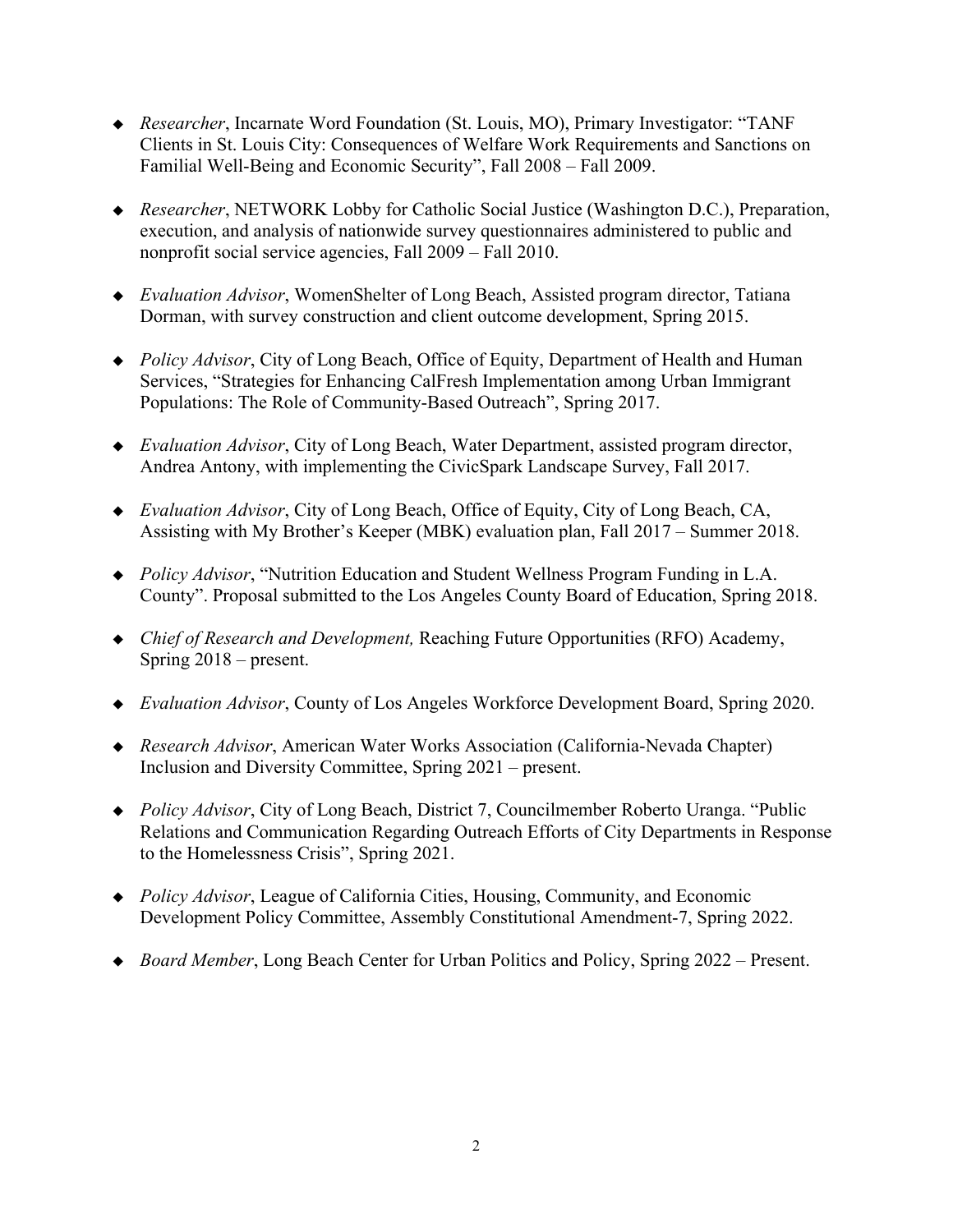## **PUBLICATIONS**

#### **Books:**

 B. A. Kennedy, **Adam M. Butz**, Nazita Lajevardi; and Matthew J. Nanes. (2017). *Race and Representative Bureaucracy in American Policing*. Palgrave Macmillan. Black Lives Matter Collection.

#### **Peer Reviewed Publications:**

- ◆ Butz, Adam M. and J. E. Kehrberg. (2022). "Systemic Racism and [COVID-19:](https://digitalscholarship.tsu.edu/cgi/preview.cgi?article=1141&context=jpmsp) [Vulnerabilities](https://digitalscholarship.tsu.edu/cgi/preview.cgi?article=1141&context=jpmsp) with the U.S. Social Safety Net for Immigrants and People of Color". Accepted for publication at *Journal of Public Management & Social Policy*.
- Negron, D. P., P. J. Vinzant, **Adam M. Butz**, and S. M. Zavattaro. (2022). ["Changing](https://digitalscholarship.tsu.edu/cgi/preview.cgi?article=1151&context=jpmsp) the Social Equity Language Game in Public [Administration:](https://digitalscholarship.tsu.edu/cgi/preview.cgi?article=1151&context=jpmsp) An Ethical Perspective". Accepted for publication at *Journal of Public Management & Social Policy*.
- **Butz, Adam M.** and T. S. Gaynor. (2022). "Intersectionality and Social Welfare: Avoidance and Unequal Treatment among Transgender Women of Color". *Public Administration Review*, Special Issue, Vol. 82 (3), 433-445.
- An, B., **Adam M. Butz**, and J. L. Mitchell. (2022). "A Contingent Diffusion Model of Local Climate Policy Adoption: Evidence from Southern California Cities". *Cities: The International Journal of Urban Policy & Planning*, Vol. 120, January 2022.
- **Butz, Adam M.** and R.C. Fording. (2022). "The Color of Corrections: Racial Politics and Prison Privatization". *Social Policy & Administration*, Vol. 56 (1), 180-194.
- Kehrberg, J. E., **Adam M. Butz**, and M. L. West. (2022). "From Exclusion to More Exclusion: Immigration and Social Welfare Access in the United States". In E. Koning (Eds.), *Exclusion of Immigrants from Welfare Programs*. University of Toronto Press.
- **Butz, Adam M.** and D.C. Powell. (2020). "Privatization and Performance in Northern California's Battle with the Opioid Epidemic". *Electronic Hallway: Public Policy and Management Case Study Database*. University of Washington, Evans School of Public Policy and Governance.
- Mitchell, J. L. and **Adam M. Butz**. (2019). "Social Control Meets New Public Management: Examining the Diffusion of State Prison Privatization, 1978-2010". *Politics & Policy*, Vol. 47(3), 506-544.
- ◆ Butz, Adam M. and J.E. Kehrberg. (2019). "Anti-Immigrant Sentiment and the Adoption of State Immigration Policy." *Policy Studies Journal*. Special Issue, Vol 47(3), 605-623.
- **Butz, Adam M.** and J.W. Ostrowski. (2017). "Bicycling and Coast City". *Electronic Hallway: Public Policy and Management Case Study Database*. University of Washington, Evans School of Public Policy and Governance.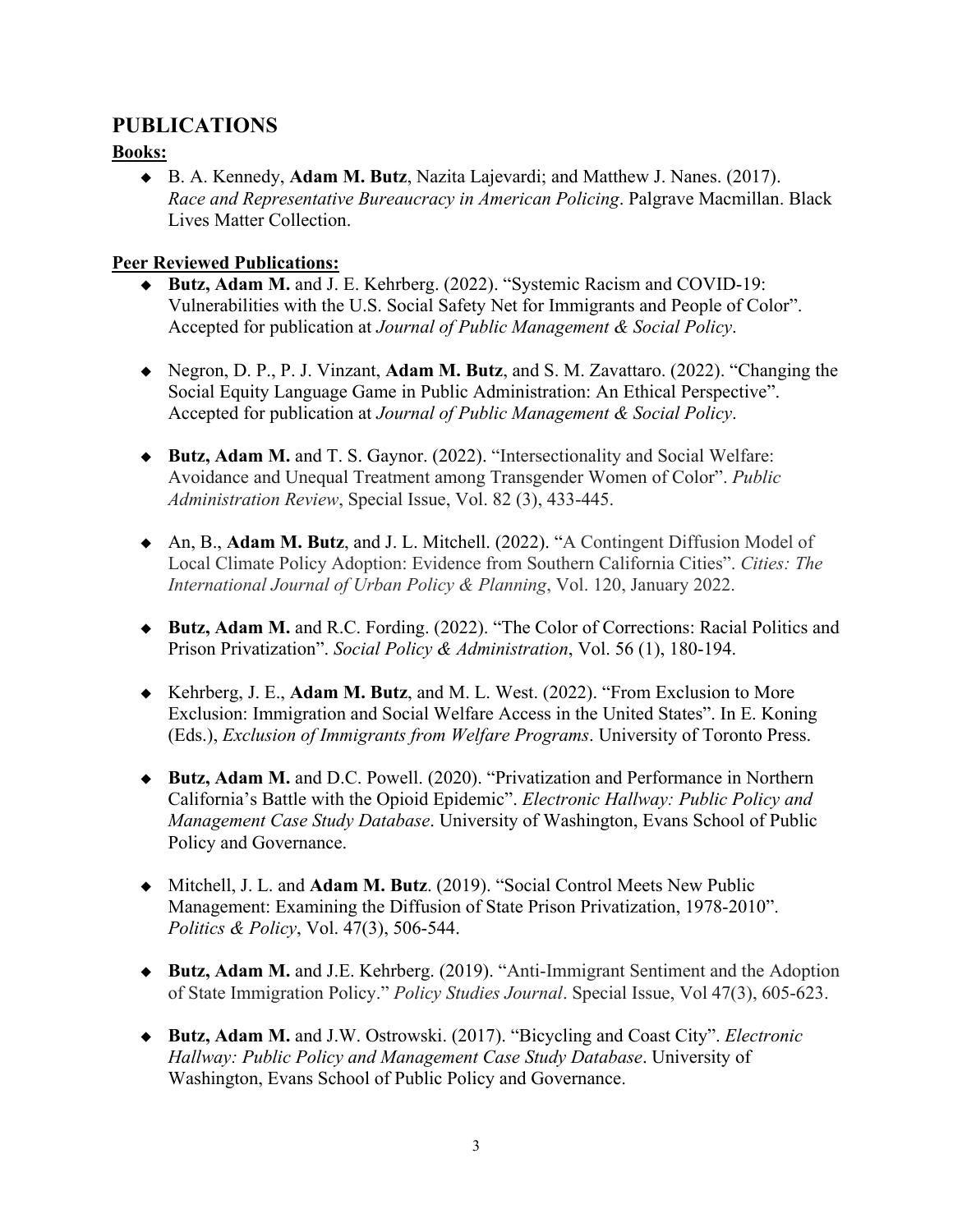- **Butz, Adam M.** (2016). "Theorizing About Poverty and Paternalism in Suburban America: The Case of Welfare Sanctions". *Poverty & Public Policy*, Vol. 8(2), 129-140.
- **Butz, Adam M.** and J.E. Kehrberg. (2016). "Estimating Anti-Immigrant Sentiment for the American States Using Multi-Level Modelling and Post-Stratification 2004-2008". *Research & Politics*, Vol. 3(2), 1-7.
- **Butz, Adam M.** (2015). "Administrative Privatization and Employment Outcomes in the Implementation of Temporary Assistance to Needy Families". *Evaluation Review*, Vol. 39(4), 363-394.
- **Butz, Adam M.**, M.P. Fix, and J.L. Mitchell. (2015). "Policy Learning and the Diffusion of Stand-Your-Ground Laws". *Politics & Policy*, Vol. 43(3), 347-377.
- ◆ Butz, Adam M. and J.E. Kehrberg. (2015). "Social Distrust and Immigrant Access to Social Welfare Programs". *Politics & Policy*, Vol. 43(2), 256-286.
- **Butz, Adam M.** (2014). "Privatization and the Poor: Exploring Patterns in Welfare Contracting". *Journal of Policy Practice*, Vol. 13(3), 156-176.

#### **Other Publications:**

- **Butz, Adam M.**, B.A. Kennedy, N. Lajevardi; and M. Nanes. (2018). "Race and Representative Bureaucracy in American Policing: New Data, New Opportunities". *Comparative Politics Newsletter*, Vol. 28 no. 1, Spring 2018.
- **Butz, Adam M.** (2017). "Does Racial Representation Impact American Policing?". *Research at the Beach Newsletter, Spring 2017*. California State University, Long Beach, Office of Research and Sponsored Programs.
- D. Steven Voss, Jason E. Kehrberg, and **Adam M. Butz**. (2013). "The Structure of Self-Interest: Applying Comparative Theory to American Immigration Attitudes" in Gary P. Freeman, Randall Hansen, and David L. Leal, eds. *Immigration and Public Opinion in Liberal Democracies*. New York, NY: Routledge Publishing.
- **Butz, Adam M.** (2011). "Privatization and Employment in the Implementation of Temporary Assistance to Needy Families: A Multi-Level Analysis". *United States Department of Labor, ETA Publication Series,* No. ETAOP 2011-08.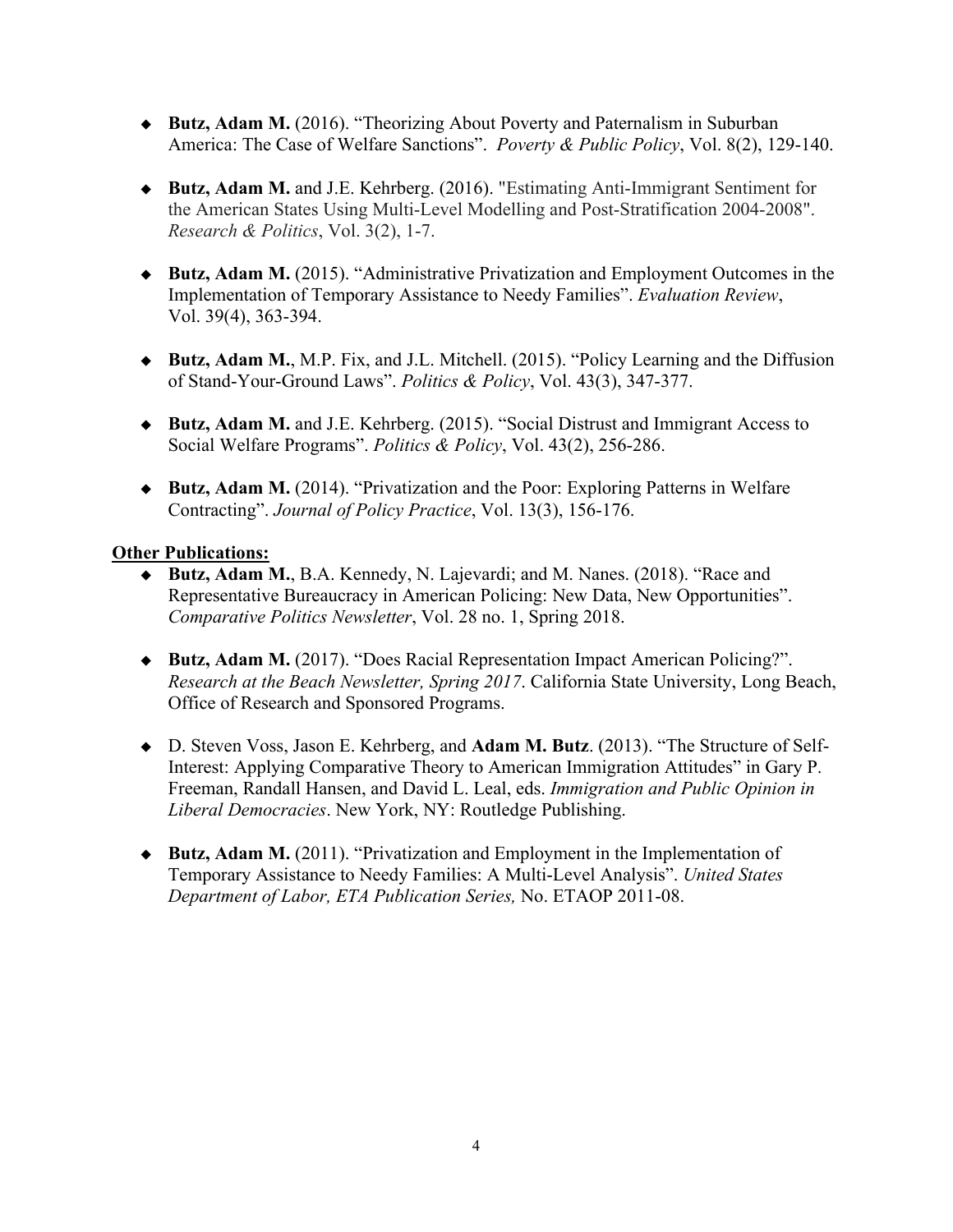## **GRANTS AND AWARDS**

#### **Extramural Awards:**

 United States Department of Labor, Employment and Training Administration, [Contract Number: DOLJ061A20380]. "Administrative Privatization and Employment Outcomes in the Implementation of Temporary Assistance to Needy Families", July 2009: \$7,500

#### **Other Awards:**

- CHHS RSCA Small Faculty Grant: "Harnessing the Promise of Public-Private Partnerships: Examining Contracting Oversight Measures in the U.S. States", Spring 2018: \$2,250
- Quinlan Endowment Travel Grant, Marshall University, Spring 2013, 2014: \$500
- Malcolm E. Jewell Award for Most Outstanding Political Science Graduate Student at the University of Kentucky, Spring 2006: \$500

#### **Working Papers:**

- "Harnessing the Promise of Public-Private Partnerships: Lessons for State Contracting Reforms"
- "Systemic Racism and COVID-19: [Vulnerabilities](https://digitalscholarship.tsu.edu/cgi/preview.cgi?article=1141&context=jpmsp) with the U.S. Social Safety Net for [Immigrants](https://digitalscholarship.tsu.edu/cgi/preview.cgi?article=1141&context=jpmsp) and People of Color"
- "Gender and City Management: Improving Social Welfare Administration?"
- "Representative Dimensions of Employee Attitudes in Public and Nonprofit Agencies"
- "Measuring City Council Professionalism: Examining Municipal Governments in California"
- "Representative Bureaucracy and Executive Networks: Mayors and City Managers in the Los Angeles Metropolitan Area"
- "Intersectionality and the Social Construction of the Urban Poor: Implications for Social Welfare Policy and Administration"
- "Privatization and Public Service Motivation: How Administrative Contracting Influences Attitudes Toward Serving the Public Good"
- "E-Government in Social Service Provision: Promise and Equity Considerations"
- "Immigrants, Elite Framing and Social Welfare Utilization: Latinos and SNAP uptake"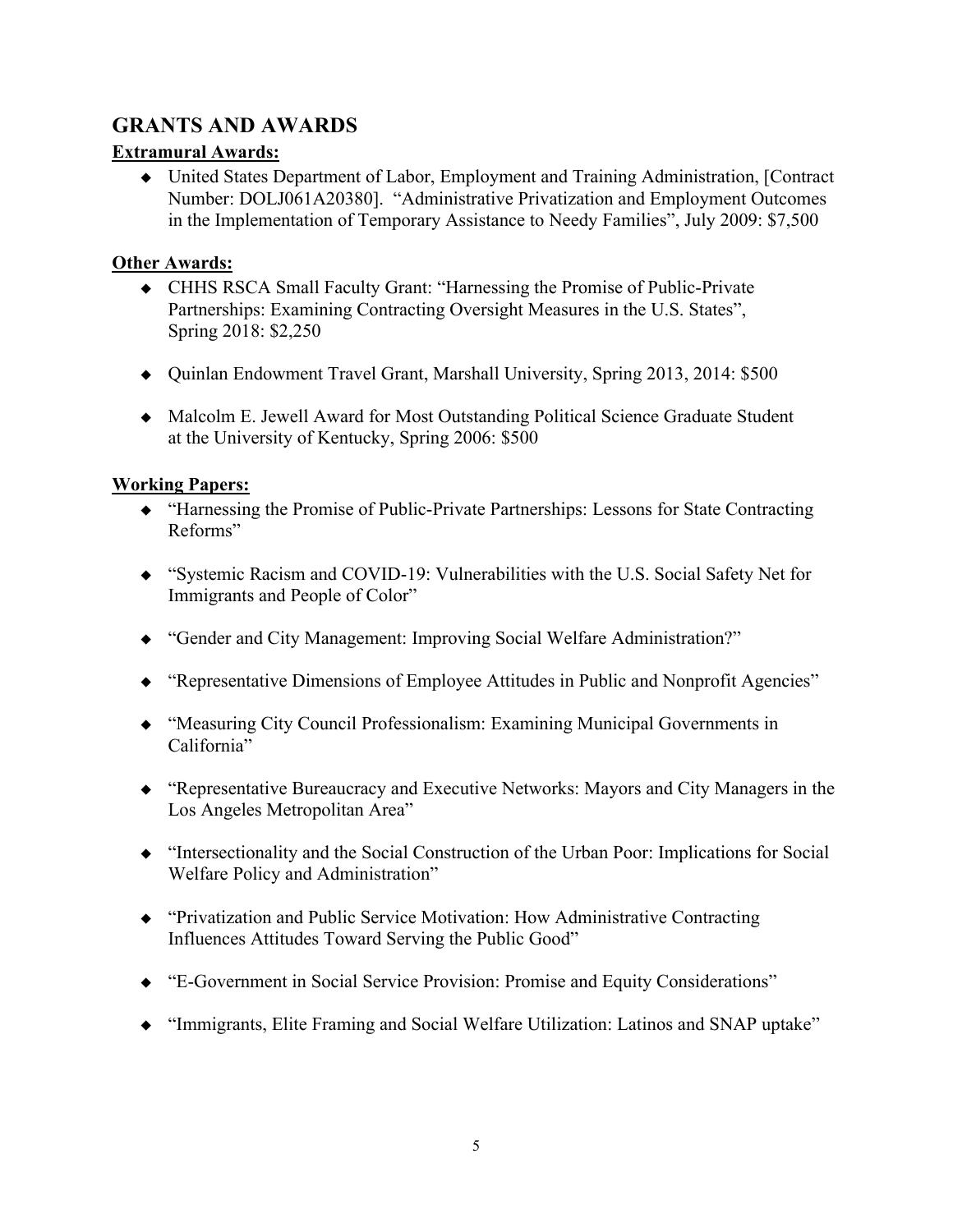## **PROFESSIONAL PRESENTATIONS**

### **Peer-Reviewed Conference Presentations:**

- "Exploring Representative Bureaucracy: A Theoretical Inquiry". (w/ Brandy A. Kennedy and Angel Luis Molina). Presented at the 2022 Annual Meeting of the Midwest Political Science Association in Chicago, IL. April 2022.
- "Defund the Police or Comprehensive Compassion: Trends to Create Safety in the Civic Square." (w/ Linda-Marie Sundstrom and Mark Kling). Presented at the 2021 Network of Schools of Public Policy, Affairs, and Administration (NASPAA) Annual Meeting (Virtual). October 2021.
- "Representative Bureaucracy and Organizational Behavior: Examining Employee Turnover in a Public Service Organization". (w/ Brandy A. Kennedy and Angel Luis Molina). Presented at the 2021 Annual Meeting of the American Society for Public Administration (Virtual). March 2021.
- "Intersectionality and Social Welfare: Avoidance and Unequal Treatment among Transgender Women of Color". (w/ Tia S. Gaynor). Presented at the 2020 Public Administration Review Symposium on Beyond Representative Bureaucracy: Race, Gender, and Social Equity in Governance (Virtual). September 2020.
- "Representative Dimensions of Employee Turnover in Public and Nonprofit Agencies" (w/ Brandy A. Kennedy and Angel Luis Molina). Proposal accepted for the 2020 Annual Meeting of the American Society for Public Administration in Anaheim, CA. [\*Cancelled due to COVID-19]
- "Intersectionality and Welfare Reform: Examining Transgender Experiences with Human Support Services" (w/ Tia S. Gaynor). Proposal accepted for the 2020 Annual Meeting of the American Society for Public Administration in Anaheim, CA. [\*Cancelled due to COVID-19]
- "Representative Bureaucracy Theory: Gaps and Areas for Development" (w/ Brandy A. Kennedy and Angel Luis Molina). Proposal accepted for the 2020 Annual Meeting of the Midwest Political Science Association annual conference in Chicago, IL. [\*Cancelled due to COVID-19]
- "Understanding the Links Between Social Welfare Policy and Political Participation" (w/ Brandon Davis). Proposal accepted for the 2020 Annual Meeting of the Midwest Political Science Association annual conference in Chicago, IL. [\*Cancelled due to COVID-19]
- "Representative Bureaucracy and Organizational Behavior: Understanding Employee Motivation and Satisfaction" (w/ Brandy A. Kennedy). Presented at the 2019 Annual Meeting of the Midwest Political Science Association in Chicago, IL. April 2019.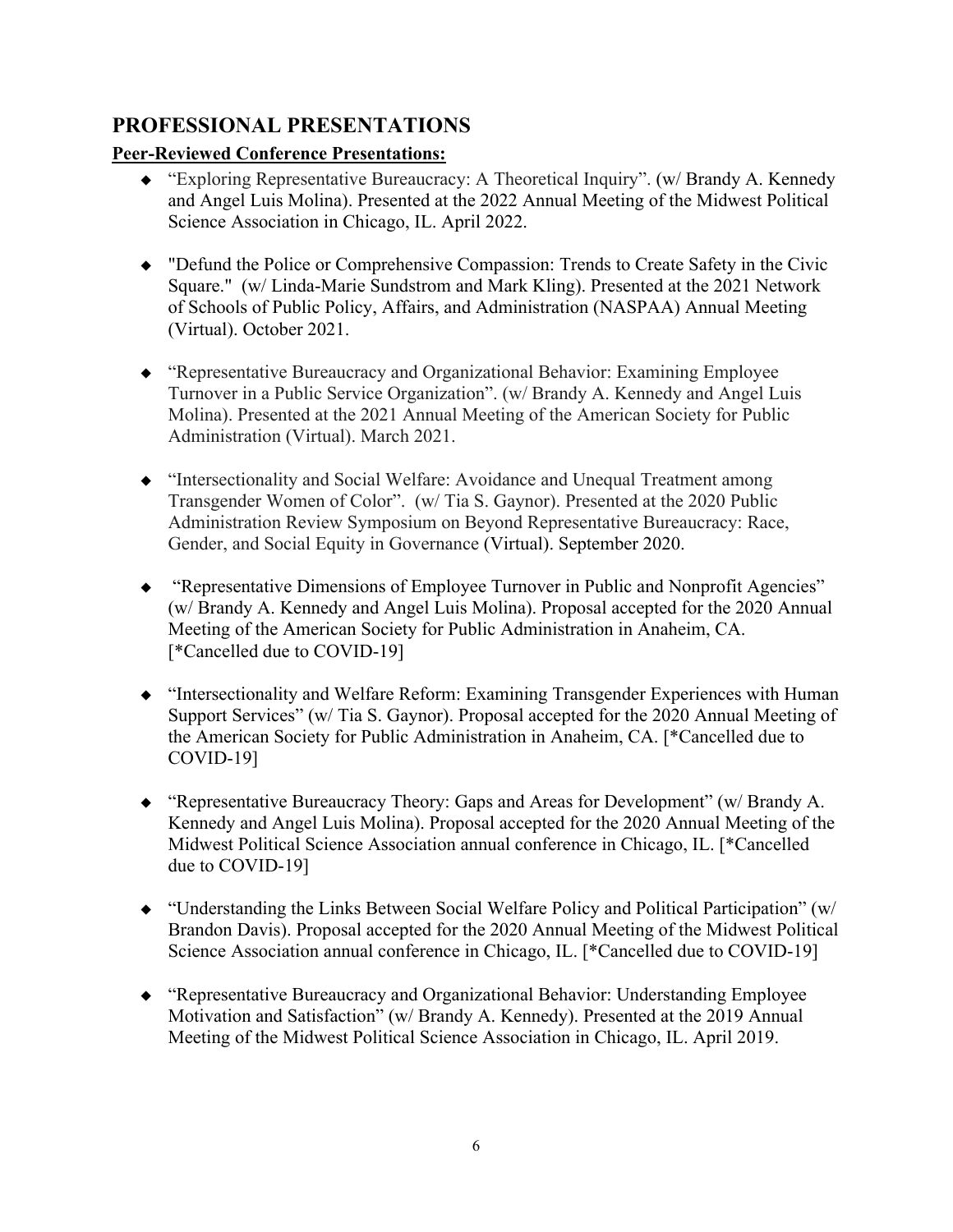- "Intra-Regional Policy Diffusion: Evidence from Spatial Analysis in Southern California". (w/ Brian An and Joshua L. Mitchell). Presented at the 2019 Annual Meeting of the Western Political Science Association in San Diego, CA. April 2019.
- "Intra-Regional Policy Diffusion: Examining the Municipal Spread of Climate Action Policies within Southern California". (w/ Brian An and Joshua L. Mitchell). Presented at the 2018 Annual Meeting of the Association for Public Policy Analysis and Management in Washington, D.C. November 2018.
- "Examining Contracting Oversight Measures in the U.S. States: Survey Results and Lessons for Reform" (w/ Joshua L. Mitchell). Presented at the 2018 Annual Meeting of the American Society for Public Administration in Denver, CO. March 2018.
- "Representative Dimensions of Organizational Behavior: Understanding Employee Motivation and Satisfaction in Human Service Organizations" (w/ Brandy A. Kennedy). Presented at the 2018 Annual Meeting of the American Society for Public Administration in Denver, CO. March 2018.
- "The New Geography of Food Assistance: Examining SNAP Utilization across U.S. Counties, 2004-2014" (w/ Joshua L. Mitchell). Presented at the 2017 Annual Meeting of the American Society of Public Administration in Atlanta, GA. March 2017.
- "Representative Bureaucracy on the Street: Do Police Demographics Influence Arrest-Related Deaths and Excessive Force Claims?" (w/Brandy A. Kennedy; Matthew J. Nanes, and Nazita Lajevardi). Presented at the 2017 Representative Bureaucracy Workshop, Annual Meeting of the Midwest Political Science Association, Chicago, IL. April 2017.
- "Open Eyes, Open Minds: Discovery and Mobility Interventions for At-Risk Urban Adolescent Populations". Presented at the 2017 Annual Meeting of the Urban Affairs Association in Minneapolis, MN. April 2017.
- "Passive Representation and Policing Arrangements in America" (with Brandy A. Kennedy). Presented at the 2016 Annual Meeting of the Midwest Political Science Association in Chicago, IL. April 2016.
- "Race and Policing Outcomes: Insights from Representative Bureaucracy Theory" (with Brandy A. Kennedy). Presented at the 2016 Annual Meeting of the Western Political Science Association in San Diego, CA. April 2016.
- "Harnessing the Promise of Public-Private Administrative Partnerships: Examining Contracting Oversight Measures in the U.S. States". Presented at the 2016 Annual Meeting of the American Society for Public Administration in Seattle, WA. March 2016.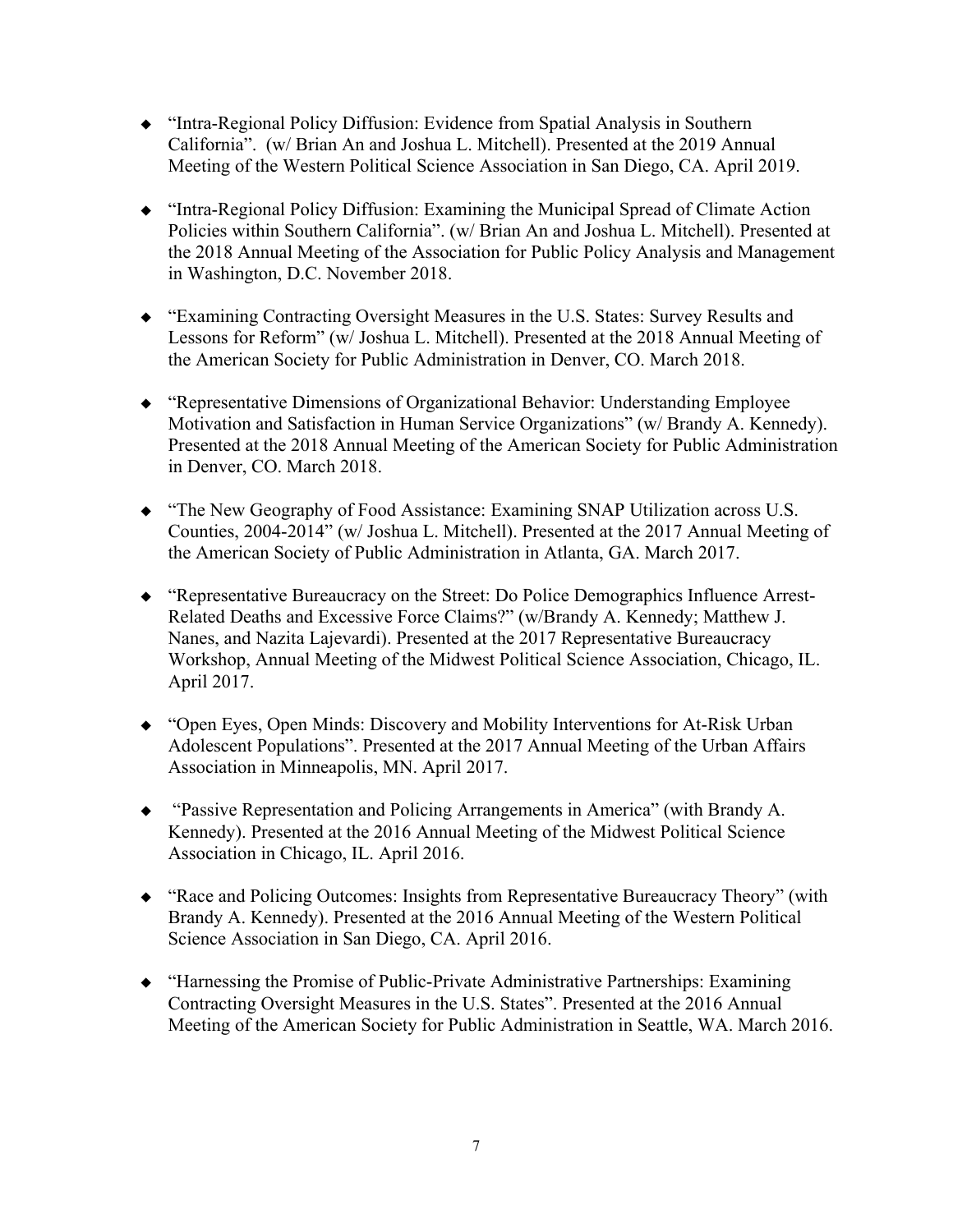- "Representative Bureaucracy and American Policing: Understanding the Use of Excessive Force in Ferguson and Beyond" (with Brandy A. Kennedy). Presented at the 2015 Annual Meeting of the Midwest Political Science Association in Chicago, IL. April 2015.
- "Poverty Governance in Suburban America: Social Equity and TANF Administration in the 21st Century". Presented at the 2015 Annual Meeting of the American Society for Public Administration in Chicago, IL. March 2015.
- "Understanding the Spatial Dimensions of Welfare Racialization". Presented at the 2015 Annual Meeting of the Southern Political Science Association in New Orleans, LA. January 2015.
- "Poverty and Paternalism in Suburban America: Examining TANF Sanctions among Sprawling Needs and Networks". Presented at the 2014 Annual Meeting of the Midwest Political Science Association in Chicago, IL. April 2014.
- "Innovation and Diffusion of Stand-Your-Ground Policies" (with Michael P. Fix). Presented at the 2014 Annual Meeting of the Southern Political Science Association in New Orleans, LA. January 2014.
- "Examining Self-Defense Permissiveness in the U.S. States" (with Michael P. Fix). Presented at the 2013 Annual Meeting of the Midwest Political Science Association in Chicago, IL. April 2013.
- "The Color of Corrections: Racial Politics and Prison Privatization" (with Richard C. Fording). Presented at the 2012 Annual Meeting of the Midwest Political Science Association in Chicago, IL. April 2012.
- "Immigration and Social Distrust in the Construction of Social Welfare Boundaries" (with Jason E. Kehrberg). Presented at the 2011 Annual Meeting of the American Political Science Association in Seattle, WA. September 2011.
- "Privatization and the Poor: Exploring the Determinants of Welfare Contracting". Presented at the 2010 Annual Meeting of the Midwest Political Science Association National Conference in Chicago, IL. April 2010.
- "Administrative Privatization and Employment Outcomes in the Implementation of Temporary Assistance to Needy Families". Presented at the 2010 Recovery and Reemployment Research Conference in Washington, D.C. September 2010.
- "Analyzing Administrative Privatization and Client Outcomes in an Era of Welfare Reform: A Hierarchical Approach". Presented at the 2009 Annual Meeting of the Midwest Political Science Association in Chicago, IL. April 2009.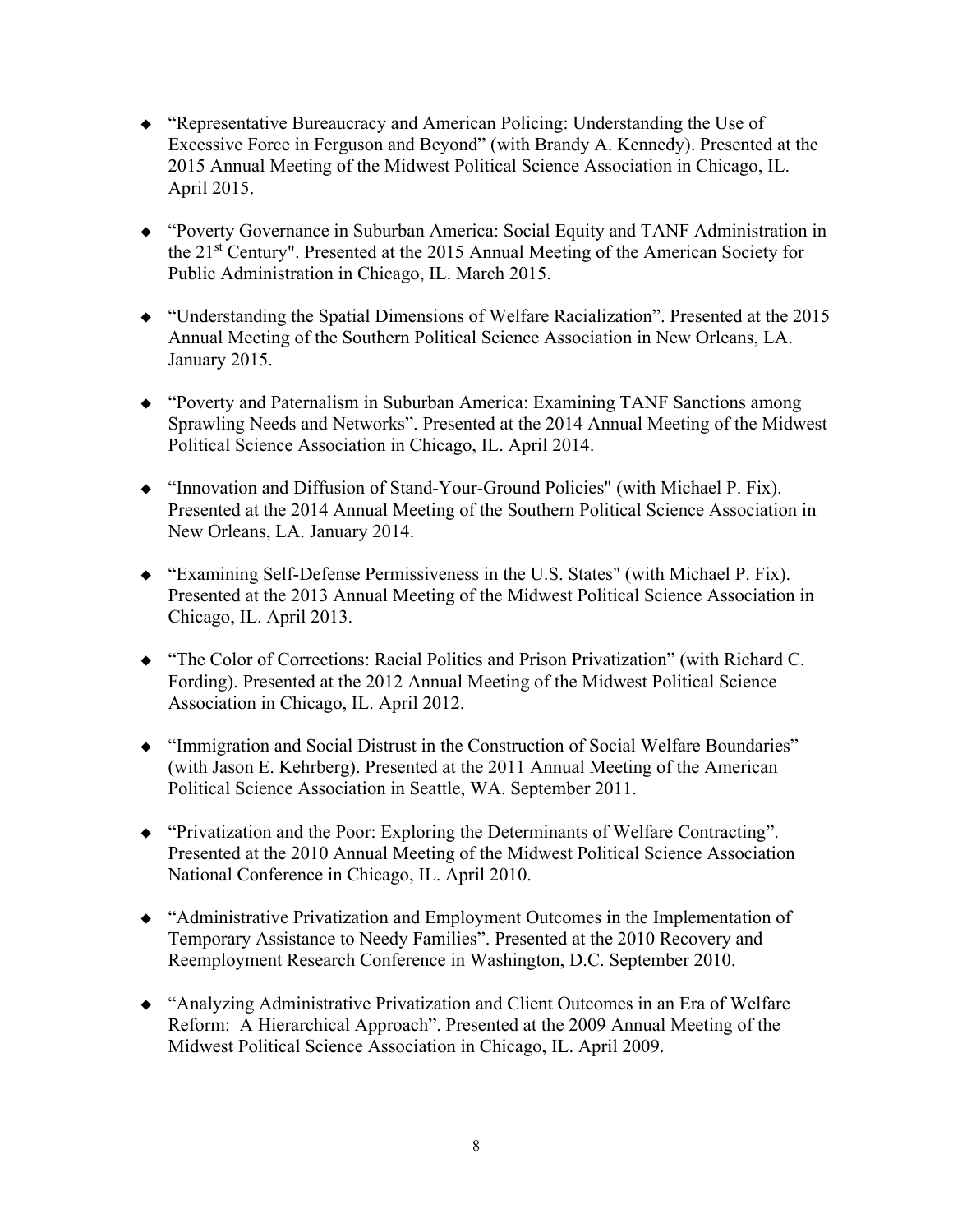- "Privatization and Performance in the Implementation of Temporary Assistance to Needy Families: A Multi-Level Analysis". Presented at the 2009 Annual Meeting of the Southern Political Science Association in New Orleans, LA. January 2009.
- "TANF Privatization and Performance: Evidence from the American States". Presented at the 2008 Annual Meeting of the Midwest Political Science Association in Chicago, IL. April 2008.
- "In the Shadow of the Skyline: Urbanization and Welfare Racialization". Presented at the 2007 Annual Meeting of the Midwest Political Science Association in Chicago, IL. April 2007.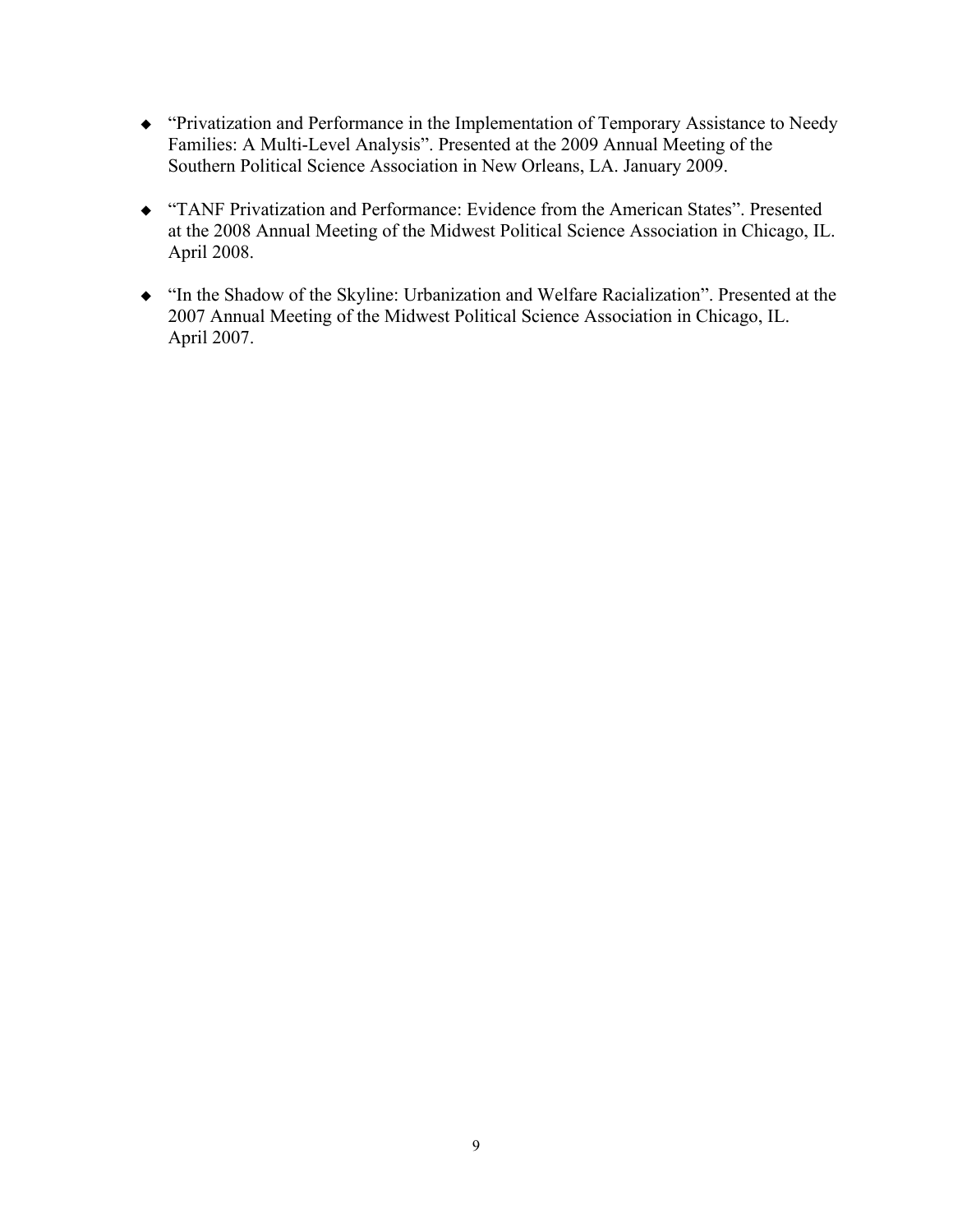#### **Invited and Additional Academic Presentations:**

- "Intersectionality and Social Welfare: Avoidance and Unequal Treatment among Transgender Women of Color". (w/ Tia S. Gaynor**).** President's Commission on the Status of Women (PCSW) Annual Women's Research Colloquium. March 2022.
- "Connecting Underrepresented Populations with Water Industry Employment Opportunities". (w/ Andrea Antony-Morr, Anna Fontus, and Yarely Lopez). American Water Works Association Annual Conference. April 2022.
- "Intersectionality and Social Welfare: Avoidance and Unequal Treatment among Transgender Women of Color". (w/ Tia S. Gaynor). Week of Research, CSULB College of Health and Human Services. April 2021.
- "Understanding the Challenges of Policy Development and Implementation for Marginalized Populations in the U.S.". Guest Lecturer for Dr. Brandi Blessett's MPA course, POL 7106: Political and Legal Processes, University of Cincinnati, Department of Political Science. March 2021.
- "The Color of Corrections: Racial Politics and Prison Privatization". Invited virtual presentation to the University of Kentucky, Department of Political Science, Graduate Student Colloquium, September 2020.
- "Immigrant Exclusion and Social Welfare in America". Invited presentation prepared for The Exclusion of Immigrants from Welfare Programs Workshop. Virtual Workshop, University of Toronto Press. August 2020.
- "Big Data and the Impact on Government Operations". Lecture to public officials from the Anhui Province, China. December 2019.
- "U.S. Policy Think Tanks: Understanding Their Role in the Policy Process and Management Approaches". Lecture to officials from the Zhejiang Province, China. International Training Programs, CSULB. June 2019.
- "Big Data and the Impact on Government Operations". Lecture to officials from the Inner Mongolia Big Data Training Delegation. March 2019.
- "Understanding Data Collection in Federal Government Agencies: Census Bureau and Beyond". Lecture to officials from the Jiangsu Provincial Statistics Bureau. International Training Programs, CSULB. February 2019.
- "American Social Welfare Policy: Elderly and At-Risk Populations". Lecture to officials from the Zhejiang Province Civil Affairs Administration and Services Training Delegation. International Training Programs, CSULB. January 2019.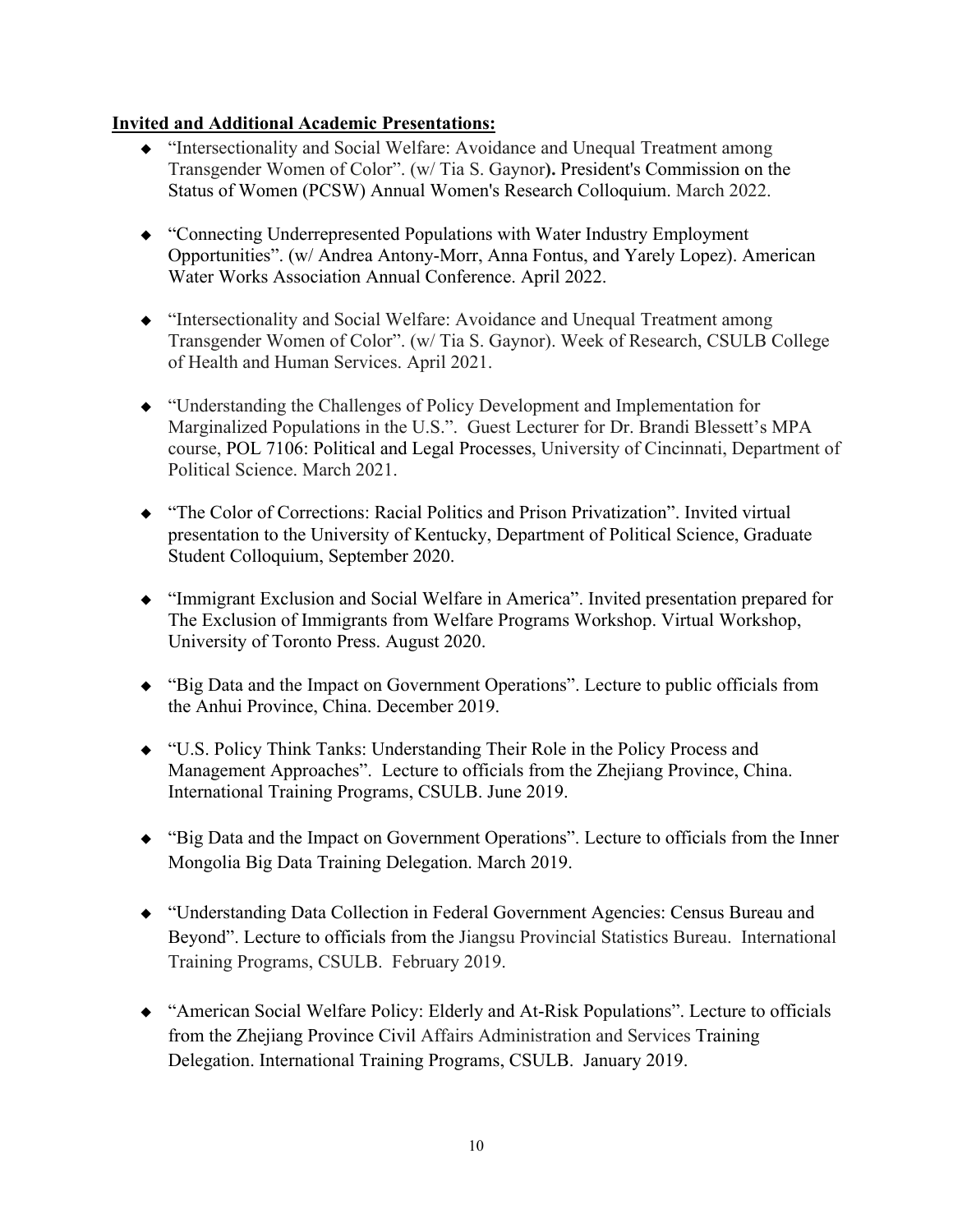- "Understanding American Social Welfare Policy". Lecture to officials from the Guizhou Province, China. International Training Programs, CSULB. November 2018.
- "Understanding Racial and Gender Discrimination in America". Lecture to officials from the Guizhou Province, China. International Training Programs, CSULB. November 2018
- "U.S. Public Policy Analysis". Lecture to officials from the Guizhou Province, China. International Training Programs, CSULB. October 2018.
- "Fundamentals of the U.S. Policy Process and Policy Analysis". Lecture to officials from the Sichuan Province, China. International Training Programs, CSULB. August 2018.
- "U.S. Policy Think Tanks: An Overview". Lecture to officials from the Sichuan Province, China. International Training Programs, CSULB. August 2018.
- "U.S. Social Welfare Policy: An Overview". Lecture to officials from the Jiangsu Province, China. International Training Programs, CSULB. January 2018.
- "Understanding U.S. Social Welfare Policy". Lecture to the Shandong Provincial Social Security Council, International Training Programs, CSULB College of Continuing & Professional Education (CCPE). December 2017.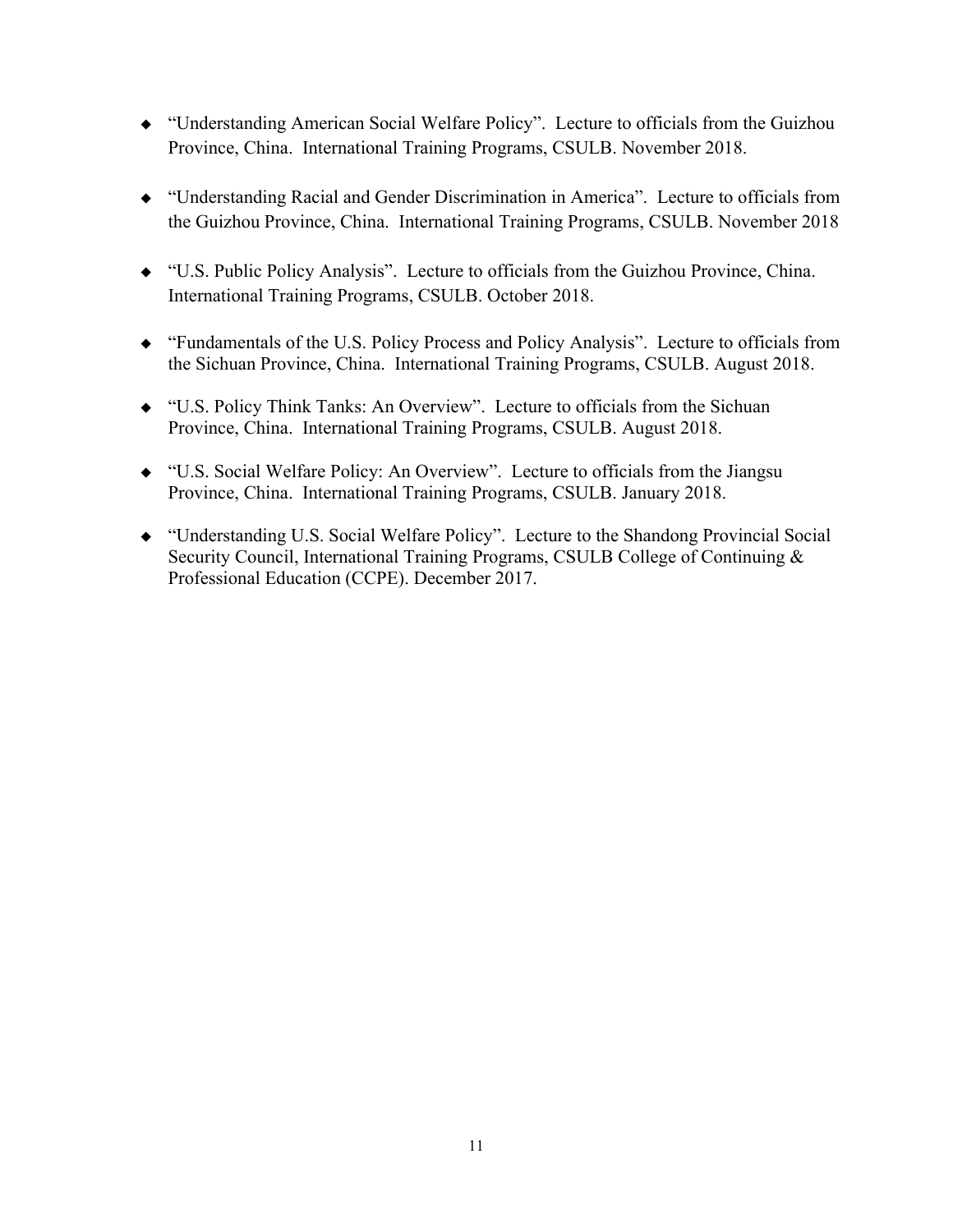## **TEACHING EXPERIENCE (Primary Instructor)**

### **California State University, Long Beach (Fall 2014 – present):**

- (PPA 585) Internship in Public Policy & Administration
- (PPA 590) Selected Topics in Public Policy & Administration: U.S. Social Welfare
- (PPA 610) Seminar in Urban Affairs
- (PPA 670) Policy Issue Analysis (MPA Core)
- (PPA 696) Research Methods in Public Administration (MPA Core)
- (PPA 696) Research Methods in Public Administration (Online Distance Learning MPA)
- (PPA 697) Directed Research in Public Administration (MPA Core)

#### **Marshall University (Fall 2011 – Spring 2014):**

- (PSC 104) American National Government and Politics
- (PSC 202) State and Municipal Government and Politics
- (PSC 233) Introduction to Public Policy
- (PSC 311) Special Topics in Public Policy: Poverty & U.S. Social Welfare Policy
- (PSC 333) Introduction to Public Administration
- (PSC 533) Public Administration and Policy Development (MPA Core)
- (PSC 542) American Social Welfare Policy
- (PSC 554) Administrative Organization and Behavior (MPA Core)
- (PSC 580) Special Topics: Principles of Nonprofit Management
- (PSC 604) Seminar in Data Analysis (MPA Core)
- (PSC 660) Seminar in Public Policy Analysis (MPA Core)

### **Maryville University (Fall 2010 – Spring 2011):**

- (PS 101) American Political System
- (PS 380) Civil Liberties & Civil Rights in America

### **Saint Louis University (Spring 2009 – Spring 2010):**

- (PSC 101) American Political System
- (PSC 300) Research Methods in Political Science

### **University of Kentucky (Fall 2004 – Spring 2008):**

- (PSC 101) American Government
- (PSC 322) Introduction to U.S. Public Policy
- (PSC 372) Introduction to Political Analysis (quantitative research methods)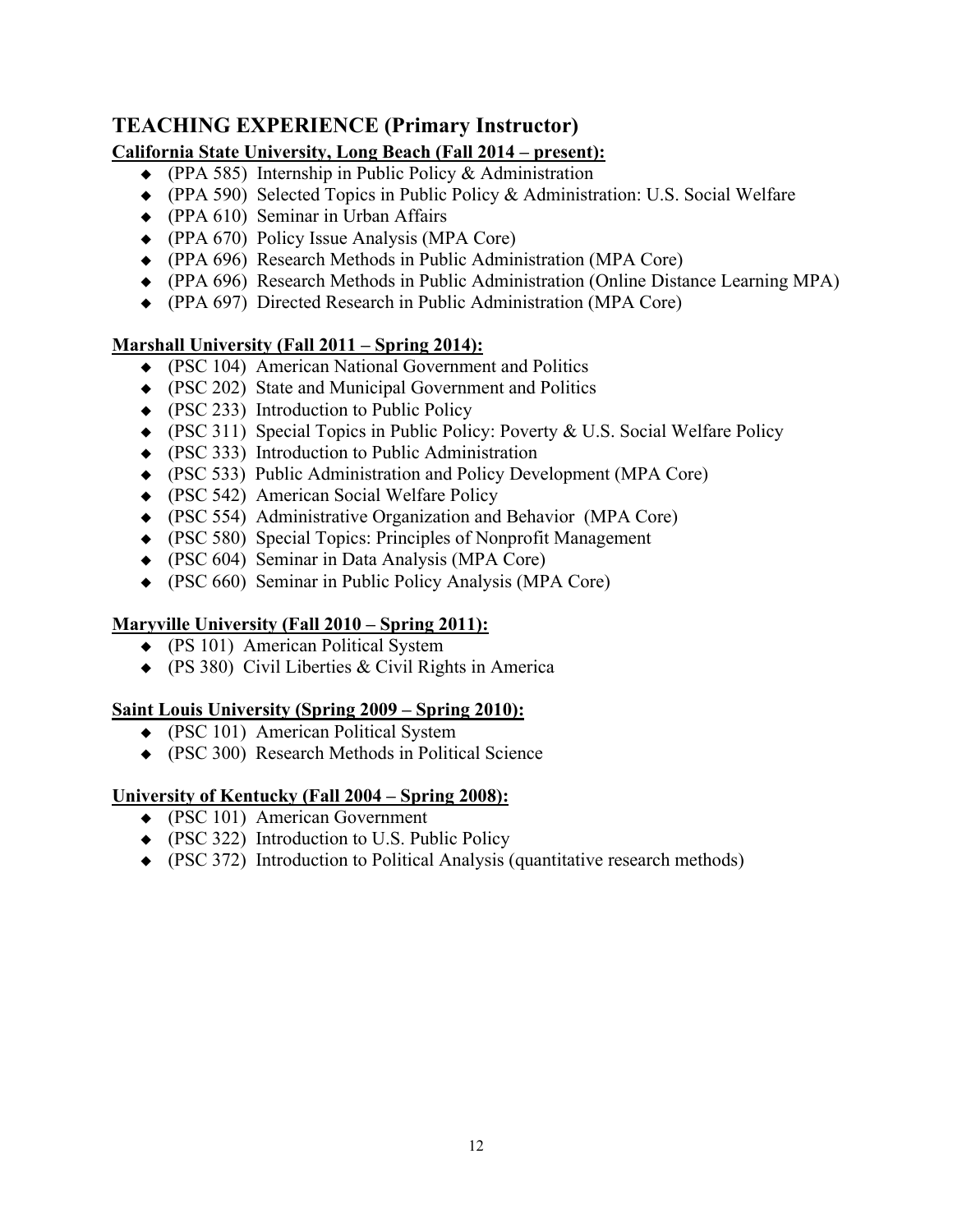### **PROFESSIONAL DEVELOPMENT**

- Summer 2022: Social Equity Leadership Conference, National Academy of Public Administration, June 2022.
- Fall 2021-Spring 2022: New Chairs Learning Community. CSULB, Faculty Affairs.
- Fall 2021: "New Era and New Concepts in the Study of Race in Public Administration and Policy". Webinar. Public Administration Review and the Consortium of Race and Gender Scholars (CORGES), December, 2021.
- Fall 2021: "The Politicizing of COVID-19: A Public Sector Response". Webinar. American Society for Public Administration, San Francisco Bay Area Chapter. December, 2021.
- Fall 2021: "Critical Race Theory (CRT), Social Equity and Social Justice in Public Administration: Examining the Causes and Effects of Anti-CRT Policies". Webinar. American Society for Public Administration. October, 2021.
- Fall 2021: "Equity-Mindedness in Overall Course Design". Webinar. CSULB ATS Diversity, Equity, and Inclusion. September, 2021.
- Spring 2021: "Nonprofits in Policy Advocacy: Their Strategies and Stories". Webinar. American Society for Public Administration. February, 2021.
- Fall 2020: "Social Equity, Diversity, and Inclusion as Ethical Priorities". Webinar. American Society for Public Administration. October, 2020.
- Summer 2020: "Dismantling Inequities and Injustices In and Through Non-Profits". Webinar. American Society for Public Administration. August, 2020.
- Summer 2020: "Working with Vulnerable Student Populations in Remote Learning Environment". Webinar. Faculty Center, CSULB. July, 2020.
- Summer 2020: "Addressing White Supremacy in the Academy". Webinar. American Society for Public Administration. July, 2020.
- Summer 2020: "Addressing White Supremacy in Public and Nonprofit Organizations". Webinar. American Society for Public Administration. June, 2020.
- ◆ Fall 2019: UndocuALLY Training. October, 2019.
- Spring 2019: "Graduate Students and the Growing Mental Health Crisis". Webinar, CSULB Graduate Studies, May, 2019.
- Spring 2018: (Dis)Ability ALLY Training, April, 2018.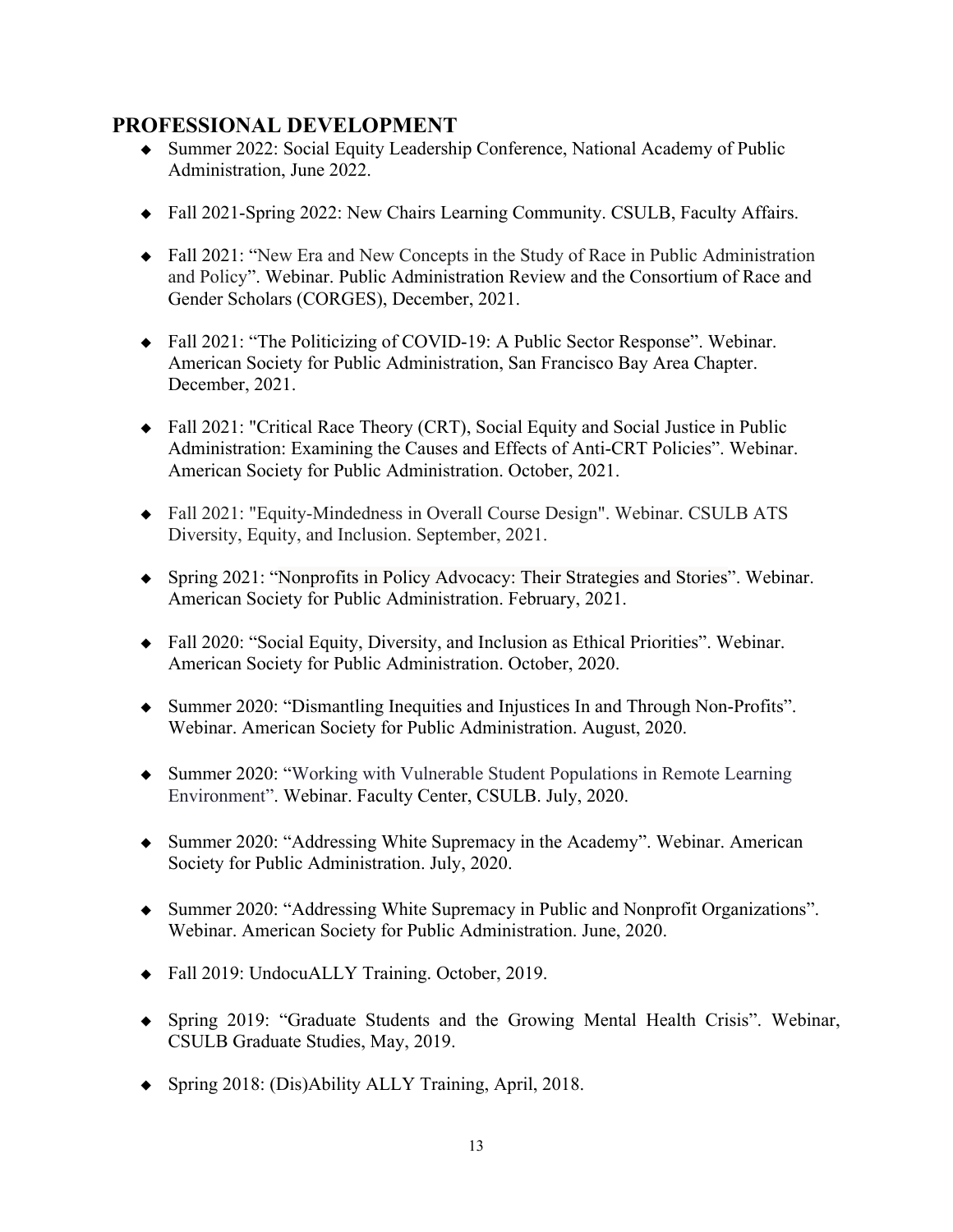- Spring 2016: CHHS New Faculty Mentoring: Teaching Workshop, February, 2016.
- Fall 2015: CHHS New Faculty Mentoring: RTP Workshop, November, 2015.
- Fall 2015: Safe Zone ALLY Training, October, 2015.
- Fall 2014: Teaching & Learning in a Diverse Campus Community, CSULB Faculty Center for Professional Development, November, 2014.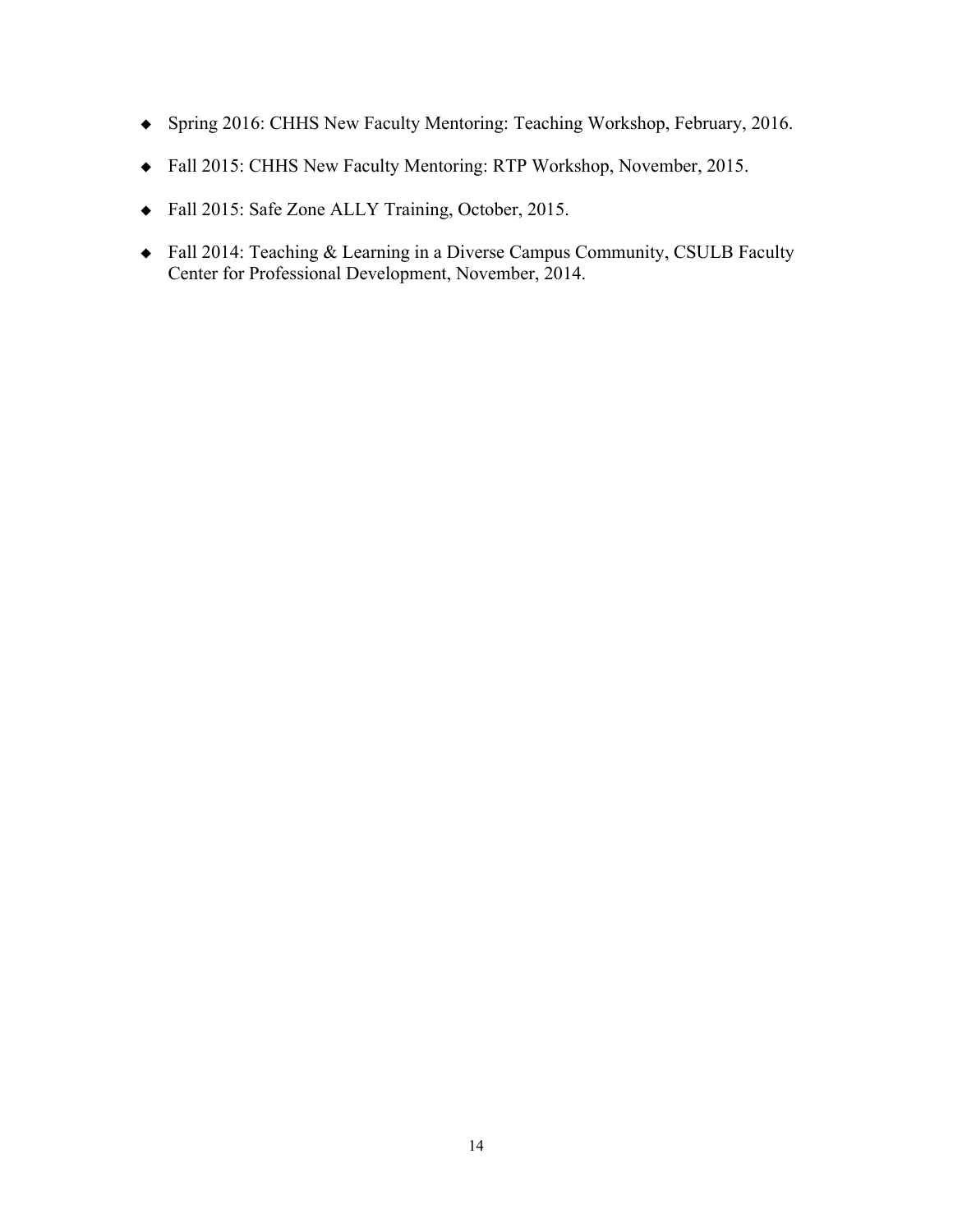## **PROFESSIONAL SERVICE**

#### **University Service – California State University, Long Beach:**

### *Department-Level*:

- GCPPA Chair (Interim), Fall 2021 present
- GCPPA Graduate Advisor, Fall 2016 Spring 2021
- Member, Grade Appeals Committee, Fall 2014 Spring 2017
- Chair, Grade Appeals Committee, Fall 2018 Spring 2021
- Chair, Department Chair Nominating Committee, Spring 2021
- Member, Graduate Admissions Committee, Fall 2015 present
- $\triangleleft$  Member, Curriculum Committee, Fall 2018 present
- Member, Pi Alpha Alpha Scholarship Committee, Spring 2020 present
- Member, HEERF Graduate Assistant Decision Committee, Fall 2021
- ◆ Member, Bureau of Govt. Research & Service Committee, Fall 2021 present
- $\blacklozenge$  Member, RTP Committee, Spring 2022 present (Alternate, Spring 2022)
- Tenure-Track Search Committee, Nonprofit Management, Spring 2016, Spring 2017
- Tenure-Track Search Committee, Policy Analysis & Finance, Fall 2019
- Faculty Advisor, Masters of Public Administration Association, Fall 2017 present
- Faculty Advisor, Pi Alpha Alpha Honors Society, Spring 2018 present

#### *College-Level*:

- $\triangleleft$  Beach 2030 Representative, Spring 2022 present
- Member, College Professional Leave Committee, Fall 2022 present
- Vice-Chair, Graduate Advisors Council, Elected Spring 2021
- Member, Graduate Advisors Council, Fall 2016 Spring 2021
- $\blacklozenge$  Member, Grade Appeals Committee, Fall 2020 Spring 2022
- $\blacklozenge$  Member, Faculty Council, Fall 2014 Spring 2017
- CHHS Interprofessional Education Task Force, Summer 2016 Spring 2021
- CHHS Commencement Marshal, Spring Ceremony: 2015, 2016, 2018, 2019

#### *University-Level*:

- Member, Committee on Athletics, Fall 2018 Spring 2020 (Chair, 2019-2020 AY)
- ◆ Juror, CSULB Student Research Competition, Spring 2018

### **Academic Conference Service:**

- Panel Moderator: "Seeking to Improve Organizations". American Society for Public Administration Annual Meeting, March 19, 2021. (Virtual)
- Paper Discussant: "Applying an Intersectional Understanding of Extra Work Behavior and Emotional Burnout in Local Public Service". Public Administration Review (PAR) Symposium on Beyond Representative Bureaucracy: Race, Gender, and Social Equity in Governance (Virtual). September 2020.
- Paper Discussant: "Immigrant Exclusion from Social Welfare Programs in Portugal". The Exclusion of Immigrants from Welfare Programs Workshop. University of Toronto Press, Virtual Workshop. August 2020.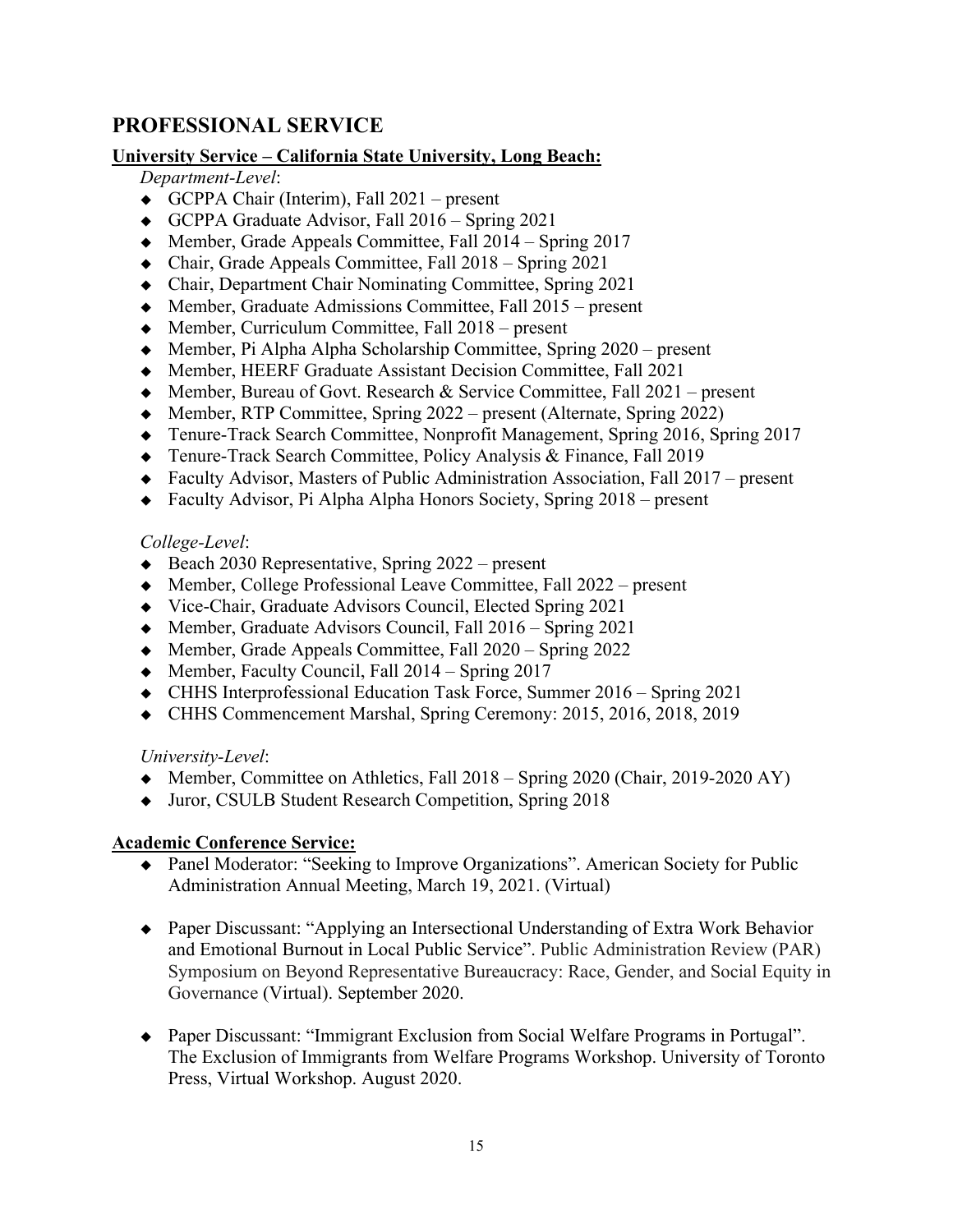- Panel Discussant: "Junior Scholar Symposium Social and Health Policy in the U.S.", Scheduled for the Midwest Political Science Association Annual Meeting in Chicago, IL, April  $17<sup>th</sup>$ , 2020. [\*Cancelled due to COVID-19]
- Panel Chair: "Performance, Evaluation, and Issues in New Public Management", Western Political Science Association Annual Meeting in San Diego, April 20, 2019
- Panel Discussant: "Performance, Evaluation, and Issues in New Public Management", Western Political Science Association Annual Meeting in San Diego, April 20, 2019
- Panel Moderator: "Transforming Public Administration". American Society for Public Administration Annual Meeting in Denver, CO. March 2018
- Panel Moderator: "Job Satisfaction and Perspectives on Personnel Management". American Society for Public Administration Annual Meeting in Denver, CO. March 2018
- Panel Moderator: "The New Geography of Vulnerability: Social Service Access in the 21st Century". American Society for Public Administration Annual Meeting in Atlanta, GA. March 2017
- $\triangle$  Panel Moderator: "Harnessing Public-Private Partnerships in the 21<sup>st</sup> Century: Domestic and International Applications". American Society for Public Administration Annual Meeting in Seattle, WA, March 2016
- Panel Chair: "Bureaucratic Capacity and Administrative Performance", Midwest Political Science Association Annual Meeting in Chicago, IL, April 16, 2015
- Panel Discussant: "Bureaucratic Capacity and Administrative Performance", Midwest Political Science Association Annual Meeting in Chicago, IL, April 16, 2015
- Panel Discussant: Bureaucratic Politics subsection, "Influences on Public Management: Inside and Out", Midwest Political Science Association Annual Meeting in Chicago, IL, April 4, 2014
- Panel Chair: Public Policy subsection, "Explaining Public Policy Variation", Southern Political Science Association Annual Meeting in New Orleans, LA, January 11, 2014

#### **Professional Service (other):**

- External Dissertation Committee Member, University of Alabama Tuscaloosa, Kunpeng Wang, "The Dynamic Interweaving of Support and Opposition Embedded in SNAP Expansion and Retrenchment", Fall 2021 – present.
- Faculty Advisor, Phillip Gonshak, California State University Chancellor's Doctoral Incentive Program, Spring 2023.